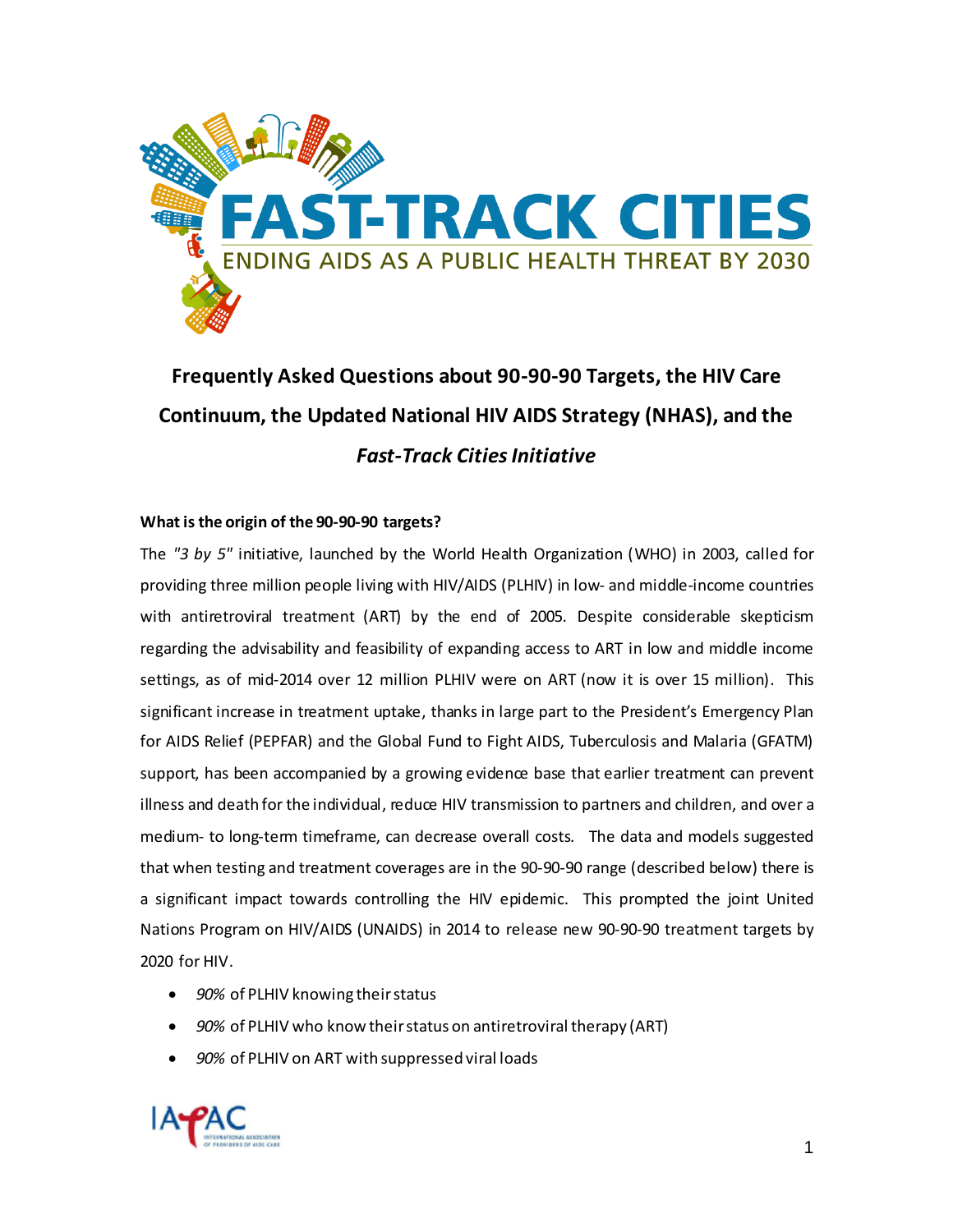#### **Why are the 90-90-90 targets a "game-changer"?**

The 90-90-90 targets are significant in that they are the first targets that explicitly focus on improving the HIV care continuum from diagnosis to viral suppression. Specifically, they focus on ensuring that the majority of PLHIV learn their HIV status; they are an advocate for effective treatment by promoting early ART initiation and requiring that the majority of those on ART are retained in care with sustained suppressed viral loads; and they place responsibility on the program to monitor the quality and impact of HIV services over the long run by paying attention to viral load measurement. The 90-90-90 targets, when adopted, have a major impact on program strategy and budgeting—for example PEPFAR 3.0 has adopted the targets and undertaken a major pivot away from "business as usual" to supporting the attainment of 90-90- 90 targetsin over 30 countries worldwide.

### **What is the** *Fast-Track Cities Initiative* **and its connection to 90-90-90?**

The *Fast-Track Cities Initiative* (FTCI) is a global effort to accelerate the AIDS response in urban contexts where much of the HIV burden lies. FTCI is a partnership between IAPAC, UNAIDS, UN-Habitat, City of Paris and relies on cities to pioneer efforts in achieving 90-90-90 targets by 2020. Though the initiative focuses on 90-90-90 targets, cities are encouraged to track other relevant indicators, such as linkage to and retention in care. FTCI will indude metropolitan areas from the United States and overseas and will provide a framework whereby cities can share experiences and technical information, use common objectives, and work together to control HIV.

#### **How does 90-90-90 relate to the HIV care continuum?**

To answer this question we must first define the basic HIV care continuum, also known as the HIV cascade. The care continuum approach can be reduced to four basic elements: 1) an estimate of PLHIV in the geographic setting (e.g., jurisdiction, district, city, state, nation), 2) the number and proportion of people diagnosed with HIV, 3) the number and proportion of PLHIV on ART and 4) the number and proportion of PLHIV virally suppressed. The estimated number of PLHIV serves as the denominator for all of the stages of the care continuum: HIV diagnosis, on ART, and virally suppressed.

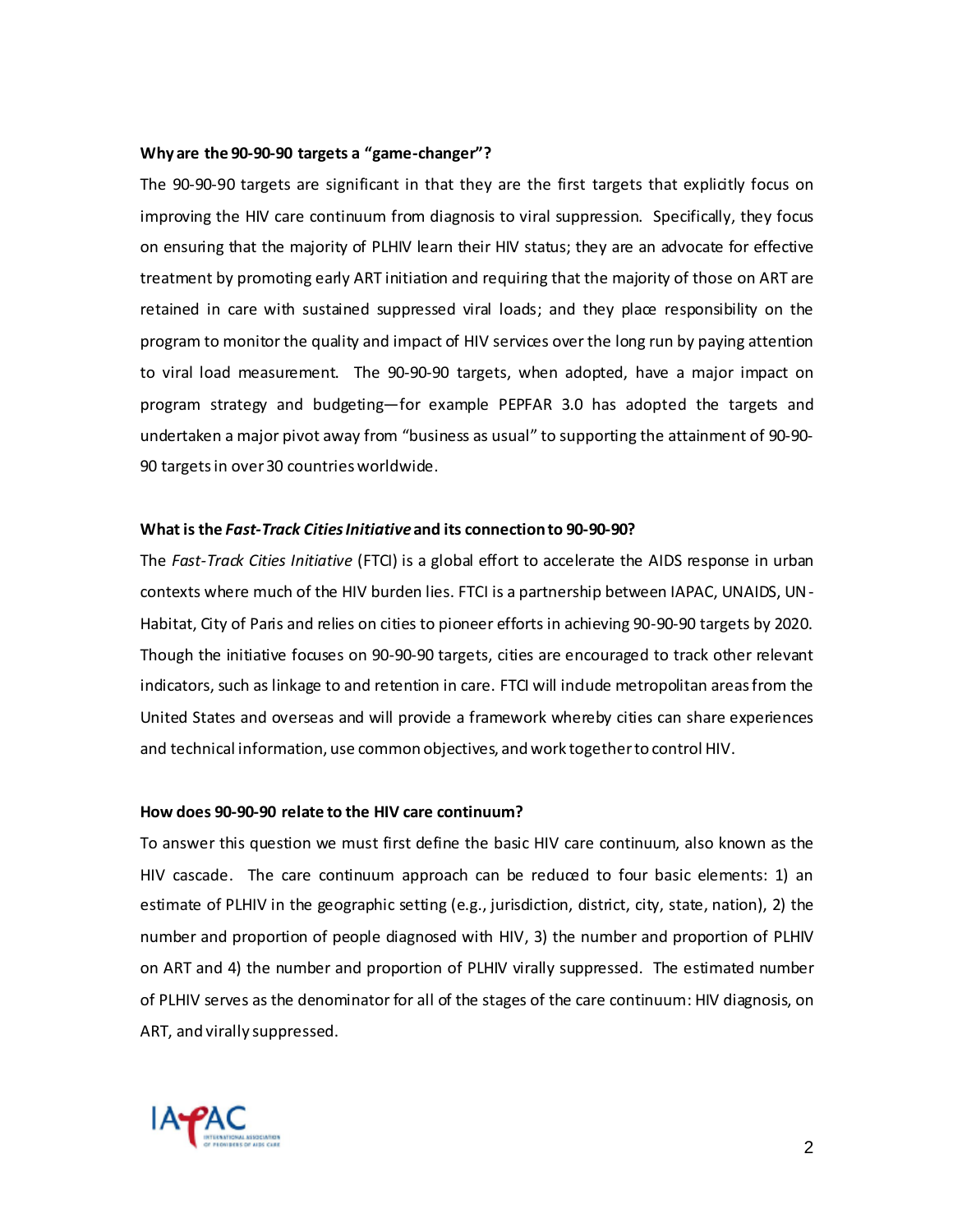Although 90-90-90 involves the same elements as the care continuum, it uses a shifting denominator. The 90-90-90 targets are a subset of the overall care continuum with the 90% of people diagnosed with HIV representing the first "90." However, differing from the care continuum, the second "90" (on sustainable ART) is a subset or proportion of the PLHIV diagnosed with HIV (i.e., not a subset of everyone estimated to be living with HIV), and the third "90" (viral suppression) is a proportion of the PLHIV on treatment. In other words, to translate the second and third "-90-90" into true care continuum metrics we take 90% of the 90% people diagnosed with HIV as being on ART for the second "90" target (.90\*.90= .81)) and 90% of the 81% of people on ART as the third "90" target (.81\*.90= .73). This works out so that the 90-90- 90 targets, expressed as a standard care continuum using everyone living with HIV as the denominator, translates into **90-81-73.**

**Figure 1: Description of global HIV care continuum for 2014 illustrating the 90-90-90 targets and their relationship to the overall care continuum.**



UNAIDS. How AIDS ChangedEverything. MDG 6: 15 Years, 15 Lessons of Hopefrom the AIDS Response. Ceneva, Switzerland,

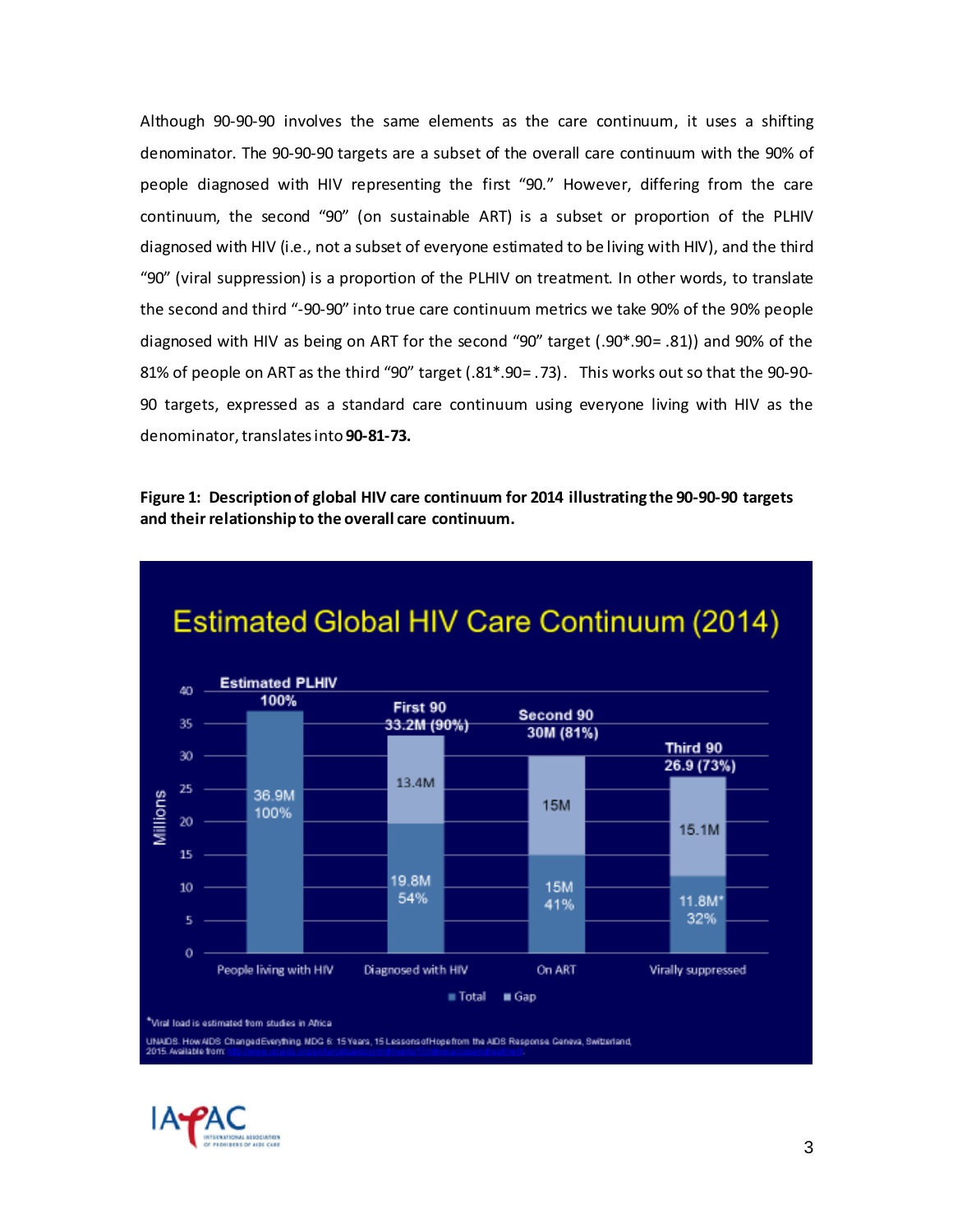## **What about the care continuum, 90-90-90, and the NHAS?**

The FTCI 90-90-90 targets translate into a 90-81-73 care continuum for all PLHIV. That is because of the floating denominator that translates into 90% of everyone living with HIV being diagnosed with HIV, 90% of those 90% being on ART (81%), and 90% of the 81% of people on ART virally suppressed. In other words 90% multiplied by 90% multiplied by 90% equals 73% of people estimated to be living with HIV being virally suppressed.

The updated NHAS targets for treatment and care are:

- 1. Increase the percentage of PLHIV who know their serostatus to at least 90%.
- 2. Increase the percentage of newly diagnosed persons linked to HIV medical care within one month of diagnosis to at least 85%.
- 3. Increase the percentage of persons with diagnosed HIV infection who are retained in HIV medical care to at least 90%.
- 4. Increase the percentage of persons with diagnosed HIV infection who are virally suppressed to at least 80%.

The HIV diagnosis target for NHAS is 90% of everyone living with HIV. Of these, NHAS, calls for 90% to be retained in care which for the majority of people translates into being on treatment. The most important NHAS target is the viral suppression target which calls for 80% viral suppression among those diagnosed with HIV. In other words we have 80% suppression among the 90% of PLHIV who are diagnosed. This translates into 72% of everyone estimated to be living with HIV being virally suppressed.

Viral suppression is the most important measure because it encompasses ART's both treatment and preventative benefits. Viral suppression allows PLHIV to remain healthy and significantly reduces (almost eliminates) the chance of HIV transmission between partners and children. As described in both the NHAS and FTCI, the preventative benefits of 90-90-90 should be complemented with improved access to other prevention interventions and reduction in disparities in order to achieve maximum reduction of new HIV infections. In summary, the difference between 72% (NHAS) and 73% (FTCI) viral suppression is negligible and the NHAS targets are roughly the same as the FTCI 90-90-90 targets.